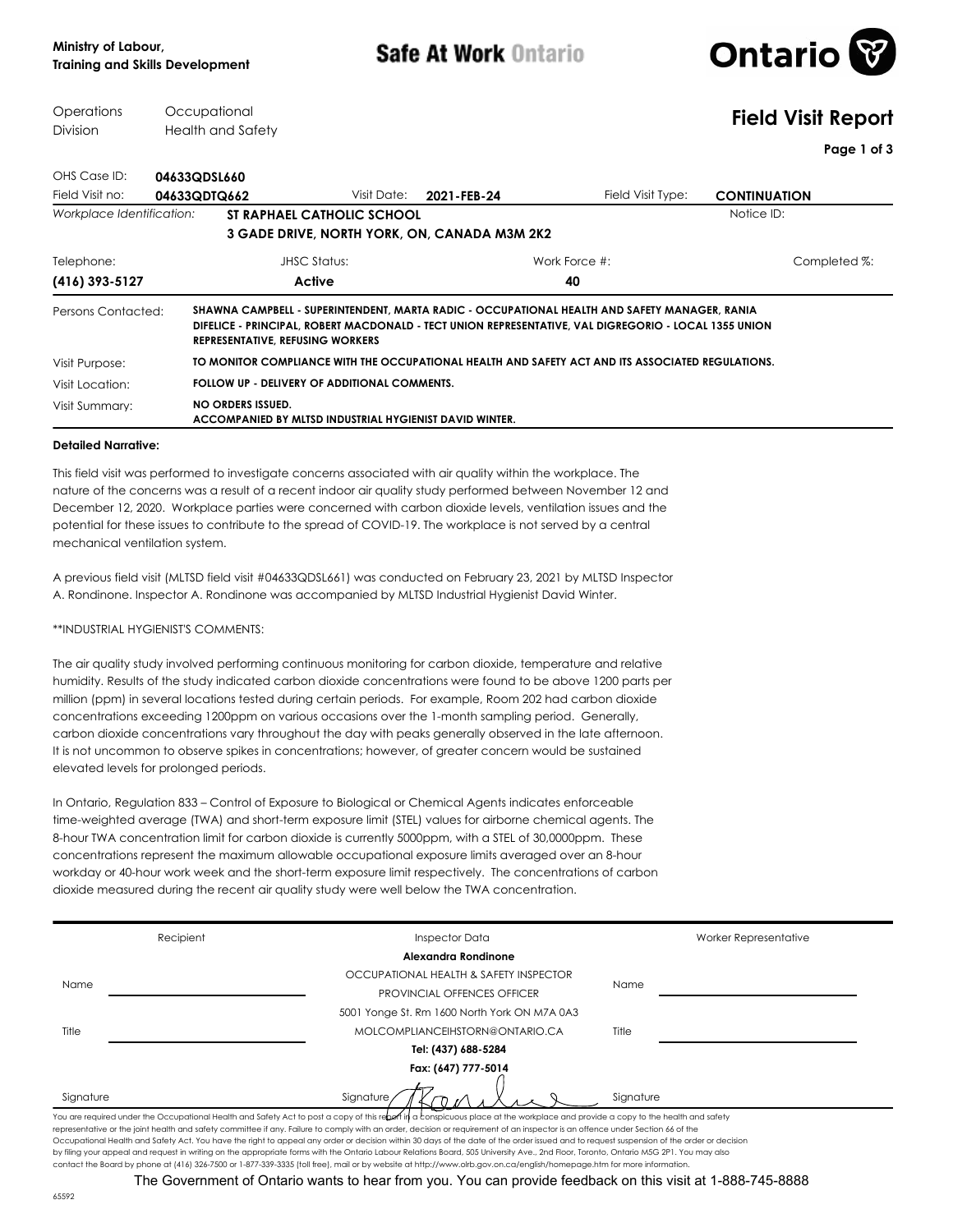**Occupational** 

Operations

Safe At Work Ontario



| Operations<br>Division          | Occupational<br>Health and Safety                 |                                                                                                                                                                                                                                                                                                                                                                                                                                                                                                                                                                              |             |             |                                                                                                                                                                                                                                                                                                                                                                                                                                                                                                                                                                                                                                                                                                 | <b>Field Visit Report</b> |             |
|---------------------------------|---------------------------------------------------|------------------------------------------------------------------------------------------------------------------------------------------------------------------------------------------------------------------------------------------------------------------------------------------------------------------------------------------------------------------------------------------------------------------------------------------------------------------------------------------------------------------------------------------------------------------------------|-------------|-------------|-------------------------------------------------------------------------------------------------------------------------------------------------------------------------------------------------------------------------------------------------------------------------------------------------------------------------------------------------------------------------------------------------------------------------------------------------------------------------------------------------------------------------------------------------------------------------------------------------------------------------------------------------------------------------------------------------|---------------------------|-------------|
|                                 |                                                   |                                                                                                                                                                                                                                                                                                                                                                                                                                                                                                                                                                              |             |             |                                                                                                                                                                                                                                                                                                                                                                                                                                                                                                                                                                                                                                                                                                 |                           | Page 2 of 3 |
| OHS Case ID:<br>Field Visit no: | 04633QDSL660<br>04633QDTQ662                      |                                                                                                                                                                                                                                                                                                                                                                                                                                                                                                                                                                              | Visit Date: | 2021-FEB-24 | Field Visit Type:                                                                                                                                                                                                                                                                                                                                                                                                                                                                                                                                                                                                                                                                               | <b>CONTINUATION</b>       |             |
| Workplace Identification:       |                                                   | ST RAPHAEL CATHOLIC SCHOOL                                                                                                                                                                                                                                                                                                                                                                                                                                                                                                                                                   |             |             |                                                                                                                                                                                                                                                                                                                                                                                                                                                                                                                                                                                                                                                                                                 | Notice ID:                |             |
|                                 |                                                   | 3 GADE DRIVE, NORTH YORK, ON, CANADA M3M 2K2                                                                                                                                                                                                                                                                                                                                                                                                                                                                                                                                 |             |             |                                                                                                                                                                                                                                                                                                                                                                                                                                                                                                                                                                                                                                                                                                 |                           |             |
|                                 |                                                   | noted that ASHRAE publishes Standards which are considered to be best practices.<br>The employer has implemented measures to improve ventilation within the workplace, including opening<br>windows to the extent possible within each classroom, keeping classroom doors open, and operating<br>second HEPA-filtered air purifier was deployed in Room 202.<br>The employer is encouraged to continue discussions with their Joint Health and Safety Committee and<br>environmental consultant to investigate additional improvements where possible. Organizations such as |             |             | The American Society of Heating, Refrigerating and Air-Conditioning Engineers (ASHRAE) Standard 62.1-2013 -<br>Ventilation for Acceptable Indoor Air Quality recommends that concentrations of carbon dioxide should not<br>exceed approximately 1100ppm or complaints related to indoor air quality will be more frequent. It should be<br>HEPA-filtered air filtration units within the classrooms to filter particulates and aerosols. It should be noted that a<br>ASHRAE have also published guidance material on the reopening of schools, and strategies outlined in this<br>guidance material may assist in optimizing control measures on a case-by-case basis to the extent possible. |                           |             |
|                                 | preventative maintenance program.                 | portable air filtration devices in the most optimal locations and maintaining these devices through a                                                                                                                                                                                                                                                                                                                                                                                                                                                                        |             |             | Suggested improvements discussed at the time of our field visit which could be investigated included adding<br>window fan units to classrooms with no ventilation capabilities to force fresh air into the classrooms as well as<br>exhausting air from the classrooms where possible when exterior weather conditions permit, confirming that<br>existing exhaust fan units are operational where present, ensuring that windows are functional, positioning                                                                                                                                                                                                                                   |                           |             |
|                                 |                                                   | only one of these factors. The workplace has implemented comprehensive COVID-19 control measures,<br>workplace COVID-19 protocols are outlined in a separate field visit report (ID#04633QDSL661).                                                                                                                                                                                                                                                                                                                                                                           |             |             | It should be noted that control measures for COVID-19 should consider a variety of factors and ventilation is<br>including, universal masking, physical distancing, strategic barriers, maintaining cohorts, active screening and<br>enhanced cleaning measures to mitigate the spread of COVID-19. Additionally, details associated with the                                                                                                                                                                                                                                                                                                                                                   |                           |             |
|                                 | activities have been undertaken in the workplace. | The employer had also retained the services of an environmental consultant to perform a limited Mould<br>Investigation in September 2019. Workplace parties indicated that the recommendations outlined in the<br>report have been implemented. It was reported by workplace parties that no recent major renovation                                                                                                                                                                                                                                                         |             |             |                                                                                                                                                                                                                                                                                                                                                                                                                                                                                                                                                                                                                                                                                                 |                           |             |
|                                 | **END OF INDUSTRIAL HYGIENIST'S COMMENTS.         |                                                                                                                                                                                                                                                                                                                                                                                                                                                                                                                                                                              |             |             |                                                                                                                                                                                                                                                                                                                                                                                                                                                                                                                                                                                                                                                                                                 |                           |             |
|                                 |                                                   |                                                                                                                                                                                                                                                                                                                                                                                                                                                                                                                                                                              |             |             |                                                                                                                                                                                                                                                                                                                                                                                                                                                                                                                                                                                                                                                                                                 |                           |             |
|                                 |                                                   |                                                                                                                                                                                                                                                                                                                                                                                                                                                                                                                                                                              |             |             |                                                                                                                                                                                                                                                                                                                                                                                                                                                                                                                                                                                                                                                                                                 |                           |             |
|                                 |                                                   |                                                                                                                                                                                                                                                                                                                                                                                                                                                                                                                                                                              |             |             |                                                                                                                                                                                                                                                                                                                                                                                                                                                                                                                                                                                                                                                                                                 |                           |             |

| Name      | OCCUPATIONAL HEALTH & SAFETY INSPECTOR<br><b>PROVINCIAL OFFENCES OFFICER</b>                                                                                                                                                                                                                                                                                      | Name      |
|-----------|-------------------------------------------------------------------------------------------------------------------------------------------------------------------------------------------------------------------------------------------------------------------------------------------------------------------------------------------------------------------|-----------|
|           | 5001 Yonge St, Rm 1600 North York ON M7A 0A3                                                                                                                                                                                                                                                                                                                      |           |
| Title     | MOLCOMPLIANCEIHSTORN@ONTARIO.CA                                                                                                                                                                                                                                                                                                                                   | Title     |
|           | Tel: (437) 688-5284                                                                                                                                                                                                                                                                                                                                               |           |
|           | Fax: (647) 777-5014                                                                                                                                                                                                                                                                                                                                               |           |
| Signature | Signature                                                                                                                                                                                                                                                                                                                                                         | Sianature |
|           | You are required under the Occupational Health and Safety Act to post a copy of this report inla conspicuous place at the workplace and provide a copy to the health and safety<br>representative or the joint health and safety committee if any. Failure to comply with an order, decision or requirement of an inspector is an offence under Section 66 of the |           |
|           | Occupational Health and Safety Act. You have the right to appeal any order or decision within 30 days of the date of the order issued and to request suspension of the order or decision                                                                                                                                                                          |           |
|           | by filing your appeal and request in writing on the appropriate forms with the Ontario Labour Relations Board, 505 University Ave., 2nd Floor, Toronto, Ontario M5G 2P1. You may also                                                                                                                                                                             |           |
|           | contact the Board by phone at (416) 326-7500 or 1-877-339-3335 (toll free), mail or by website at http://www.olrb.gov.on.ca/english/homepage.htm for more information.                                                                                                                                                                                            |           |

Recipient **Inspector Data** Inspector Data American Morker Representative

**Alexandra Rondinone**

The Government of Ontario wants to hear from you. You can provide feedback on this visit at 1-888-745-8888